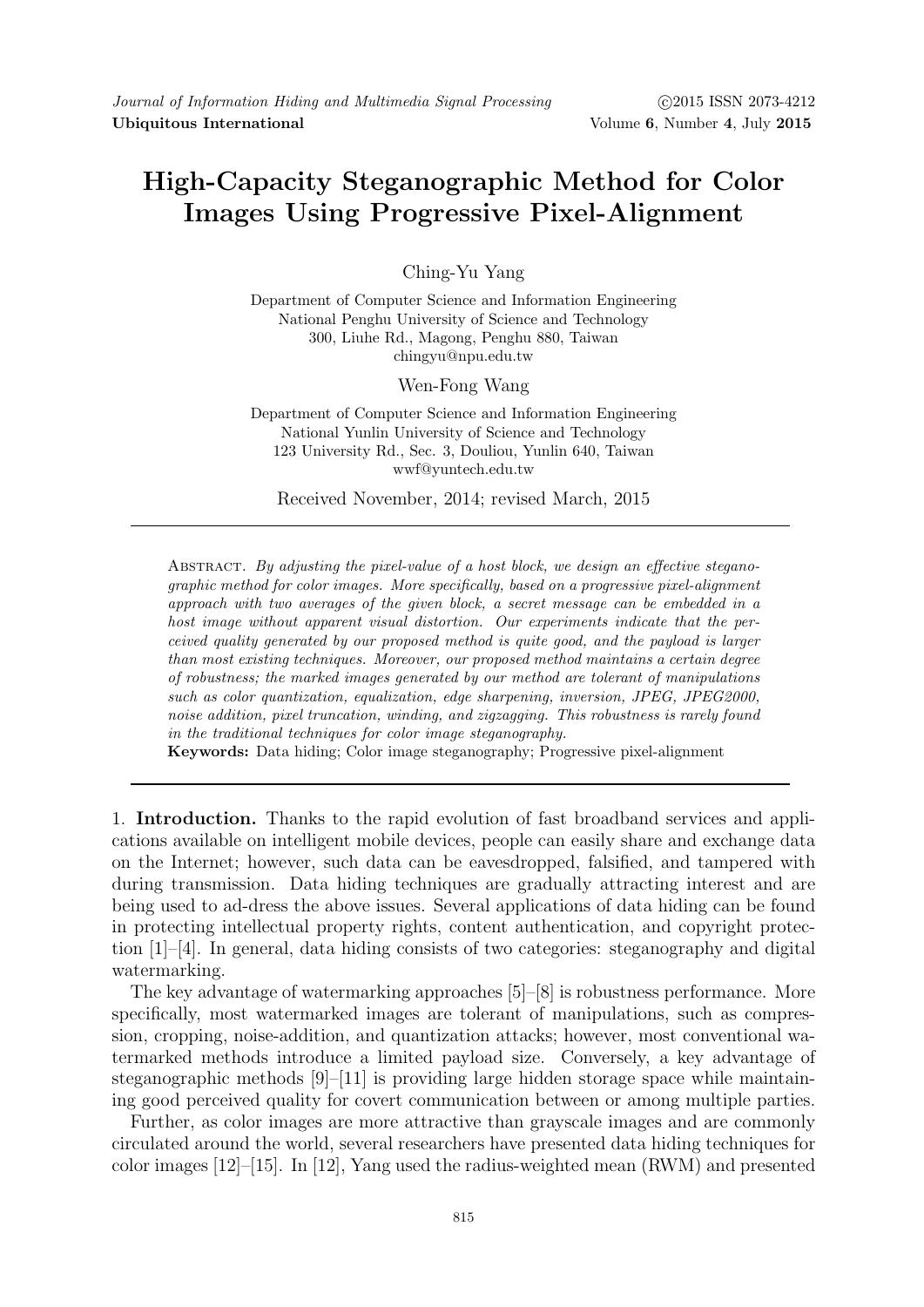a steganographic method for color images. Based on the RWM-decision pol-icy with the least-significant bit (LSB) substitution technique, data bits are effectively embedded in host color images. Simulations showed that the resultant payload was larger than existing techniques while the perceived quality was not too bad. In [13], based on edge detection and an efficient hiding technique, Ioannidou et al. proposed a novel image steganography. Experimental results indicated that their peak-to-signal ratio (PSNR) performance was good with a limited payload size. Moreover, the overhead required for this technique was significant; i.e., two auxiliary files must be sent to the receiver to extract the secret bits.

In [14], based on the pixel-value differencing (PVD) scheme, Mandal and Das suggested a color image steganography in the spatial domain. To further promote security and avoid the overflow issue, their proposed scheme embedded different number of data bits in different pixel components. Experiments demonstrated that the resultant payload size was not bad while perceived quality was good. In [15], based on a mix column transform (MCT) with irreducible polynomial mathematics, Abduallah et al. presented a novel color image steganography. Simulations showed that the average hiding capacity of the scheme was about 198 Kb with a PSNR of approximately 38 dB when one of the RGB planes was used.

In this paper, we propose a steganographic method for color images based on a progressive pixel-alignment approach with two averages of the given block. In addition to this introductory section, the remainder of this paper is organized as follows. Our pro-posed bit-embedding and bit-extraction techniques are described in Section 2. Experimental results are presented in Section 3, and our conclusions are summarized in Section 4.

2. The Proposed Robust Watermarking Scheme. For our proposed method, an RGB host image is first extracted into its individual RGB planes. Each plane is then divided into a series of non-overlapping  $n \times n$  blocks. A secret message is subsequently embedded in the host blocks of each plane. As our proposed method uses the same approach to embed data bits in the blocks of each of the RGB planes, for clarity, only data hiding in the R-plane is presented here. In the following subsections, we describe the details of our proposed bit-embedding and bit-extraction techniques in the R-plane.

2.1. **Data Embedding.** Without loss of generality, let  $H_k = \{(r_{i-1,j-1}, r_{i-1,j}, r_{i,j-1}, r_{i,j})\}$ be the kth host block divided from the R-plane of an RGB color space, as shown in Fig. 1 (with  $n = 2$ ); also let  $H_k = \hat{H} \cup \tilde{H}$ , with  $\hat{H} = \{(r_{i-1,j-1}, r_{i,j})\}$  and  $\tilde{H} = \{(r_{i-1,j}, r_{i,j-1})\}$ . Let  $M_{\hat{H}} = \lfloor (r_{i-1,j-1} + r_{i,j})/2 \rfloor$  and  $M_{\tilde{H}} = \lfloor (r_{i-1,j} + r_{i,j-1})/2 \rfloor$  be the two average values of the block. Our proposed bit-embedding technique is described by the following algorithm.

| $(r_{i-l,j-l})$ | $(r_{i-l,j})$ |
|-----------------|---------------|
| $(r_{i,j-1})$   | $(Y_{i,j})$   |

FIGURE 1. A  $2 \times 2$  host block of the R-plane.

Algorithm 1. Hiding data bits in the R-plane of a color image.

Input: R-plane image  $S_R$ , secret message T, and two control parameters  $\tau_r$  and  $\lambda$ . Output: Marked image  $S'_R$ .

Method:

**Step 1:** Input block  $H_k$ , which is derived from  $S_R$ . If the end of input is encountered, then proceed to Step 6.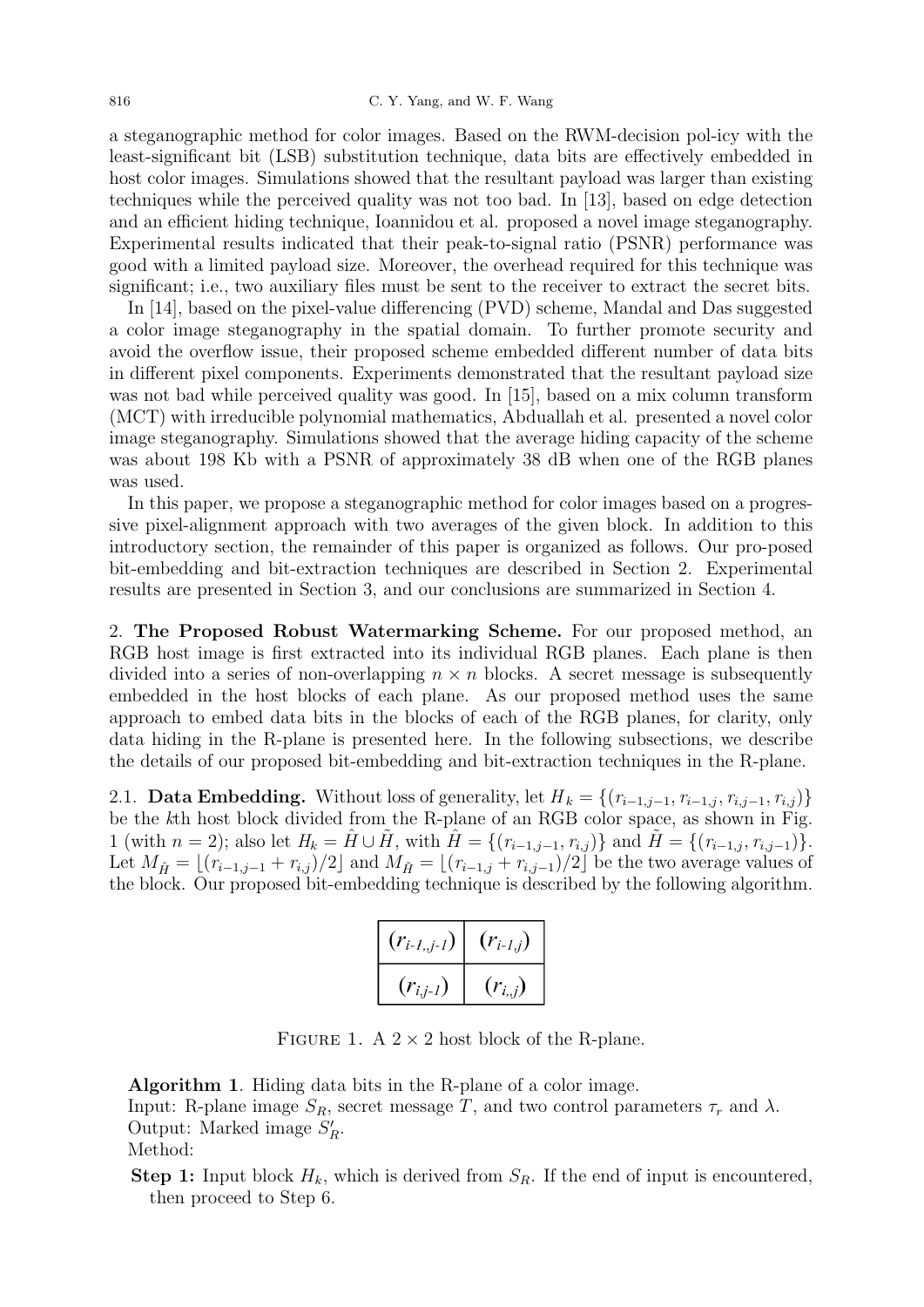- Step 2: Compute offset  $\varphi$  of the block, i.e.,  $\varphi = M_{\hat{H}} M_{\tilde{H}}$ .
- **Step 3:** Obtain one data bit  $\delta$  from T, and perform the following sub-steps:
- **Step 4:** If  $\delta = 1$ , then perform the following sub-steps:
	- Step 4.1: If  $\varphi < 0$  and  $\varphi \geq -\tau_r$  are satisfied, then do nothing, meaning the block "carries" data bit 1 without altering the pixel's value; proceed to Step 1.
	- Step 4.2: If  $\varphi < -\tau_r$ , repeatedly increase the pixel-value in H and decrease the pixel-value in H by  $\lambda$ , until either conditions  $\varphi < 0$  and  $\varphi \geq -\tau_r$  are satisfied, or we attempt this  $\tau_r$  times.
	- Step 4.3: If  $\varphi < 0$  and  $\varphi \geq -\tau_r$ , proceed to Step 1; otherwise, undo the above pixel-value adjustments, mark the block as a skipped block, and proceed to Step 1.
	- Step 4.4: If  $\varphi > \tau_r$ , repeatedly increase the pixel-value in H and decrease the pixel-value in H<sup></sup> by  $\lambda$ , until either conditions  $\varphi < 0$  and  $\varphi \geq -\tau_r$  are satisfied, or we attempt this  $\tau_r$  times.
	- Step 4.5: If  $\varphi < 0$  and  $\varphi \geq -\tau_r$ , proceed to Step 1; otherwise, undo the above pixel-value adjustments, mark the block as a skipped block, and proceed to Step 1.
- **Step 5:** If  $\delta = 0$ , then perform the following sub-steps:
	- **Step 5.1:** If  $\varphi \leq \tau_r$  and  $\varphi \geq 0$  are satisfied, then do nothing, meaning the block "carries" data bit 0 without altering the pixel's value; proceed to Step 1.
	- **Step 5.2:** If  $\varphi > \tau_r$ , repeatedly increase the pixel-value in H and decrease the pixel-value in H<sup></sup> by  $\lambda$  until either conditions  $\varphi \leq \tau_r$  and  $\varphi \geq 0$  are satisfied, or we attempt this  $\tau_r$  times.
	- Step 5.3: If  $\varphi \leq \tau_r$  and  $\varphi \geq 0$ , then proceed to Step 1; otherwise, undo the above pixel-value adjustments, mark the block as a skipped block, and proceed to Step 1.
	- Step 5.4: If  $\varphi$  < 0, repeatedly increase the pixel-value in H and decrease the pixel-value in  $\tilde{H}$  by  $\lambda$  until either conditions  $\varphi \leq \tau_r$  and  $\varphi \geq 0$  are satisfied, or we attempt this  $\tau_r$  times.
	- **Step 5.5:** If  $\varphi \leq \tau_r$  and  $\varphi \geq 0$ , then proceed to Step 1; otherwise, undo the above pixel-value adjustments, mark the block as a skipped block, and proceed to Step 1.

## Step 6: Stop.

To avoid overflow during pixel adjustment, the increment operation bypasses pixels with values greater than  $(255 - \tau_r)$ . Similarly, to avoid underflow, the decrement operation bypasses pixels with values less than or equal to  $\tau_r$ . Flowcharts of our proposed bitembedding scheme are shown in Fig. 2.

2.2. Data Extraction. Let  $H'_{k} = \{(r'_{i-1,j-1}, r'_{i-1,j}, r'_{i,j-1}, r'_{i,j})\}$  be the kth hidden block extracted from the R-plane of marked image  $H'_{k} = \hat{H'} \cup \tilde{H'}$  with  $\hat{H'} = \{(r'_{i-1,j-1}, r'_{i,j})\}$ and  $\tilde{H}' = \{(r'_{i-1,j}, r'_{i,j-1})\}$ . Also let  $M_{\hat{H}'}$  and  $M_{\tilde{H}'}$  be the two average values of the given block. The bit-extraction procedure is simpler than that of bit-embedding; the algorithm is specified in the following steps.

Input: Marked image  $S'_R$ , and control parameter  $\tau_r$ .

Output: Secret message T.

Method:

**Step 1:** Input hidden block  $H'_{k}$ , derived from  $S'_{R}$  If end of the input is encountered, then proceed to Step 4.

**Step 2:** Compute block offset  $\varphi = M_{\hat{H}'} - M_{\tilde{H}'}$ .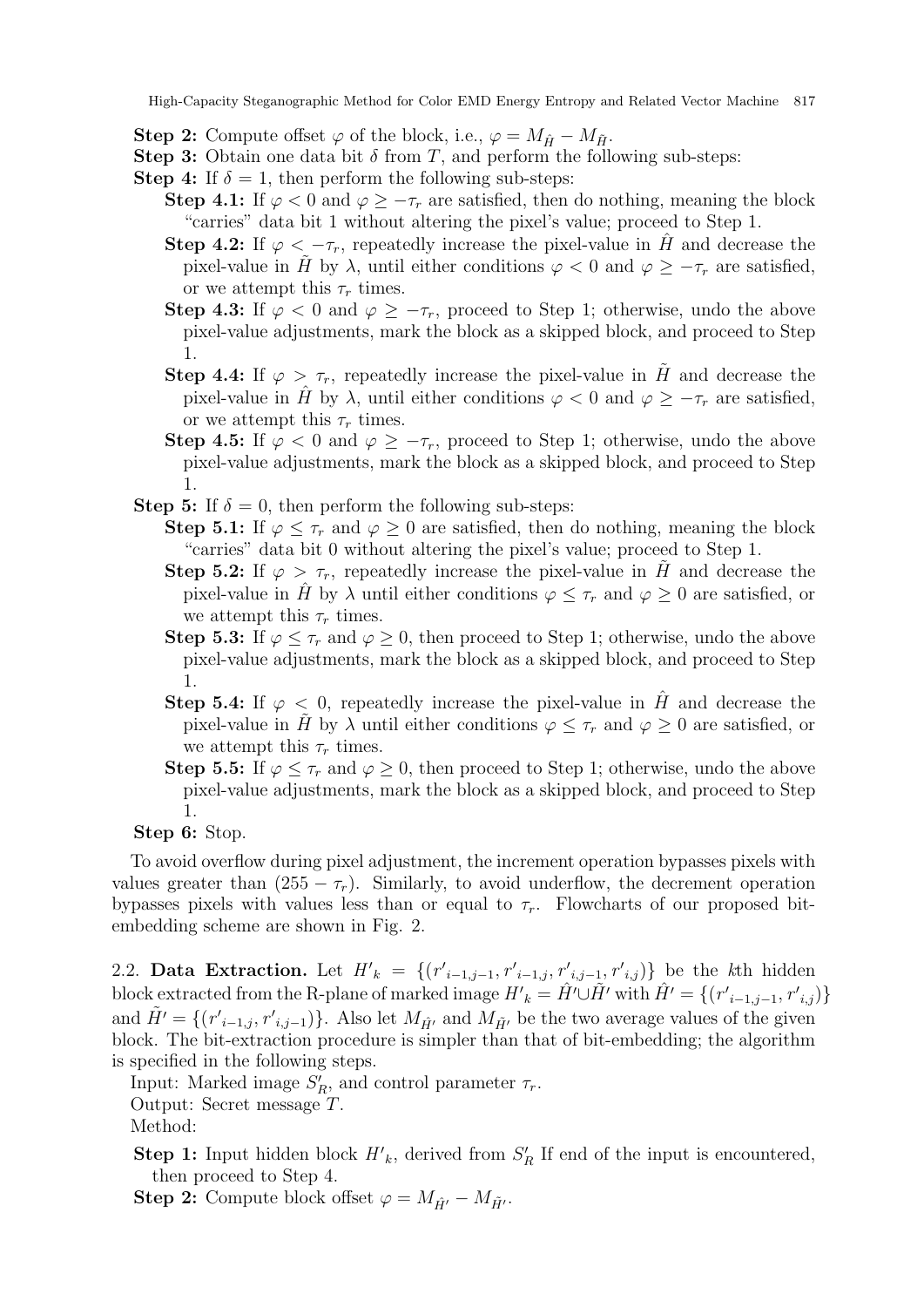

Figure 2. Flowcharts of our proposed bit-embedding algorithm: (a) main procedure, (b) HidingBit1 procedure, and (c) HidingBit0 procedure.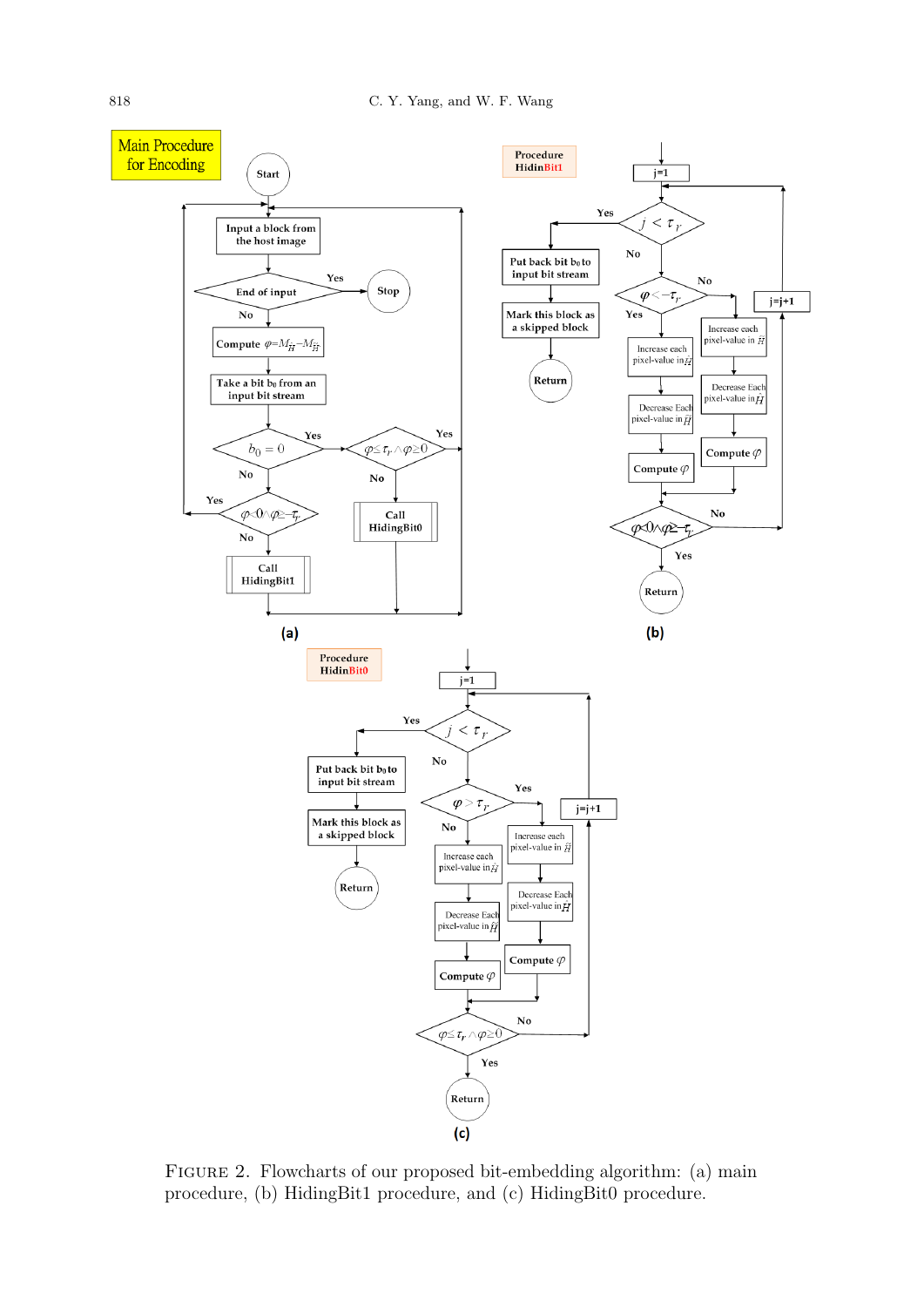|               | <b>Block size</b> |                           |
|---------------|-------------------|---------------------------|
| Images        | $2 \times 2$      | $3 \times 3$              |
| Lena          | 41.58/196,608     | 43.65/86,700              |
| Jet           | 43.73/196,608     | 43.10/86,700              |
| Peppers       | 39.43/196,608     | 40.20/86,700              |
| $Tif\$ {fany} | 40.57/196,608     | 42.84/86,700              |
| Splash        | 44.86/196,608     | 45.36/86,700              |
| House         | 49.17/196,608     | 47.10/86,700              |
| Couple        | 49.54/196,608     | 47.96/86,700              |
| CarHouse      | 41.34/196,608     | 42.04/86,700              |
| Average       | 43.78/196,608     | $\overline{44.03/86,700}$ |

Table 1. PSNR and payload comparison between our proposed method using different block sizes:  $2 \times 2$  and  $3 \times 3$ .

Step 3: If conditions  $\varphi < 0$  and  $\varphi \geq -\tau_r$  are satisfied, then data bit 1 is extracted; otherwise, data bit 0 is extracted, and proceed to Step 1.

Step 4: Assemble the extracted data bits to form secret message T. Step 5: Stop.

As mentioned above, a secret message is embedded separately in the three planes of a host color image. More specifically, the bit-embedding sequence follows the order of R-plane, G-plane, and B-plane.

3. Experimental Results. Several  $512 \times 512$  color images were used as host images. Each RGB pixel of the host images is represented by 24 bits, 8 bits per component. The size of the test binary watermark was  $444 \times 444$ , and the block size was  $2 \times 2$ . Integer  $\lambda$ was set to 1. The marked images generated by our proposed method are shown in Fig. 3. From the figure, we observe that each host image has a variety of control parameters, i.e.,  $\tau_r$ ,  $\tau_g$ , and  $\tau_b$ , in the RGB plane. For example, control parameters  $\tau_r = 19$ ,  $\tau_g = 32$ , and  $\tau_b = 27$  were used for the image Lena. No skipped blocks were generated.

The optimal number of hidden bits for each marked image is  $(512 \times 512)/2 \times 2 \times 2 =$ 196, 608 bits. From the figure, we observe that the perceived quality is rather good. No false colors appeared in the figures. Their corresponding PSNR is given in Table 1. Further, performance of our proposed method using a host block of size  $3 \times 3$  is included. From Table 1, we observe that the payload for a block of size  $2 \times 2$  is larger than that of  $3 \times 3$  blocks, while the average PSNR of the former is slightly smaller than that of the latter. Similarly, there were no skipped blocks when a  $3 \times 3$  block size was used. More specifically, no overhead (such as a bitmap) was required by our proposed method. The PSNR is defined by

$$
PSNR = 10 \times \log_{10} \frac{255^2}{MSE} \tag{1}
$$

with  $MSE = \frac{1}{3M}$  $\frac{1}{3MN}\sum_{i=1}^{MN} \left[ (r_i - \widehat{r}_i)^2 + (g_i - \widehat{g}_i)^2 + (b_i - \widehat{b}_i)^2 \right]$ . Here  $(r_i, g_i, b_i)$  and  $(\widehat{r}_i, \widehat{g}_i, \widehat{b}_i)$ denote the RGB pixel values of the host image and the marked image, respectively.

Table 2 summarizes a comparison of performance of our proposed method with the following existing schemes: Yang's scheme [12]; Ioannidou et al.'s approach [13]; Mandal and Das's technique [14]; and Abduallah et al.'s algorithm [15]. We observe that the payload provided by our method is larger than that provided by methods in  $[12]-[14]$ , while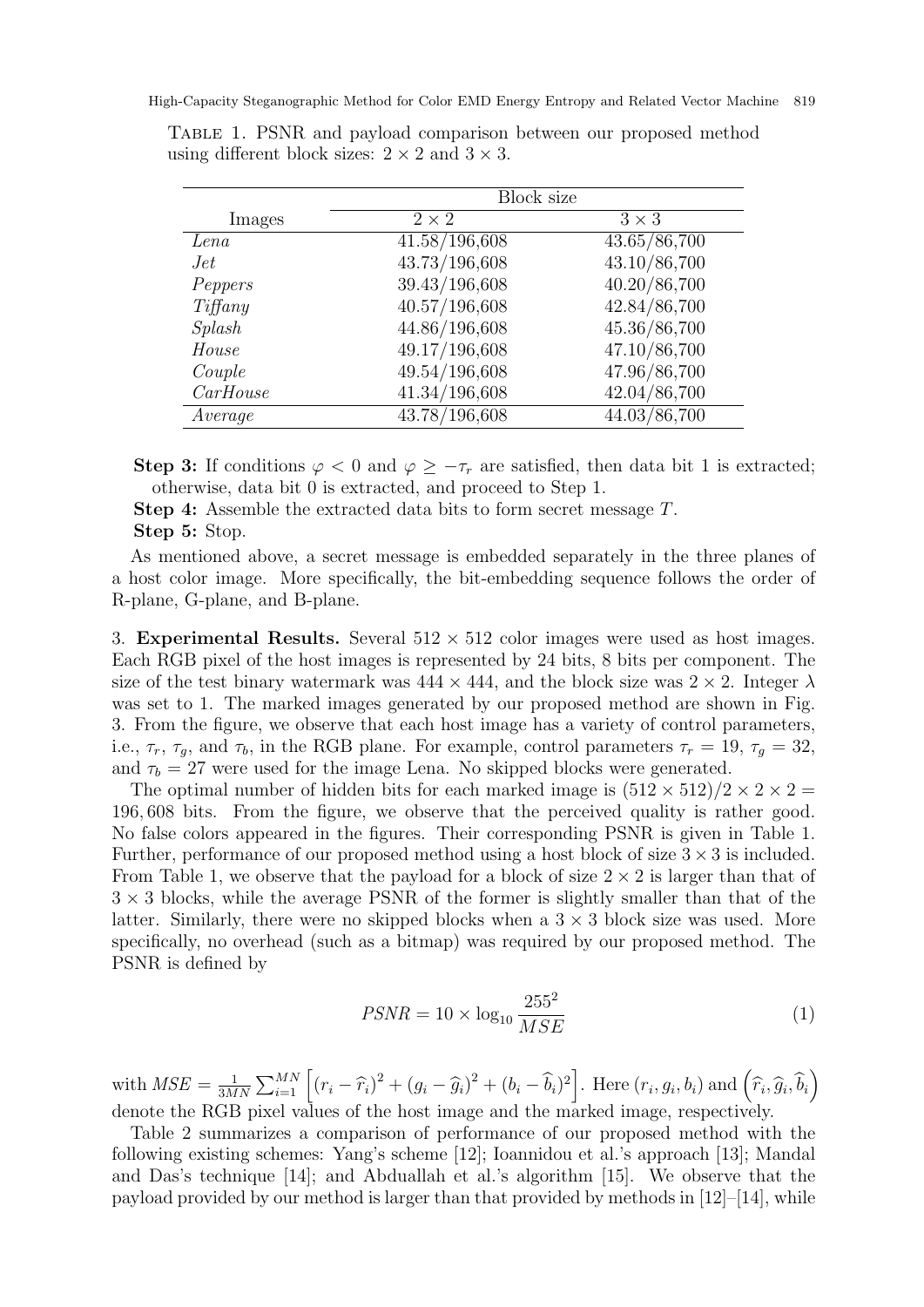

 $(g)$ 

 $(h)$ 

Figure 3. Marked images generated by our proposed method using various control parameters  $(\tau_r/\tau_g/\tau_b)$  in the host images: (a) Lena (19/32/27); (b) Jet (20/37/23); (c) Peppers (28/39/33); (d) Tiffany (40/77/69); (e) Splash (14/66/34); (f) House  $(5/6/7)$ ; (g) Couple  $(9/10/9)$ ; and (h) Car-House  $(86/40/24)$ .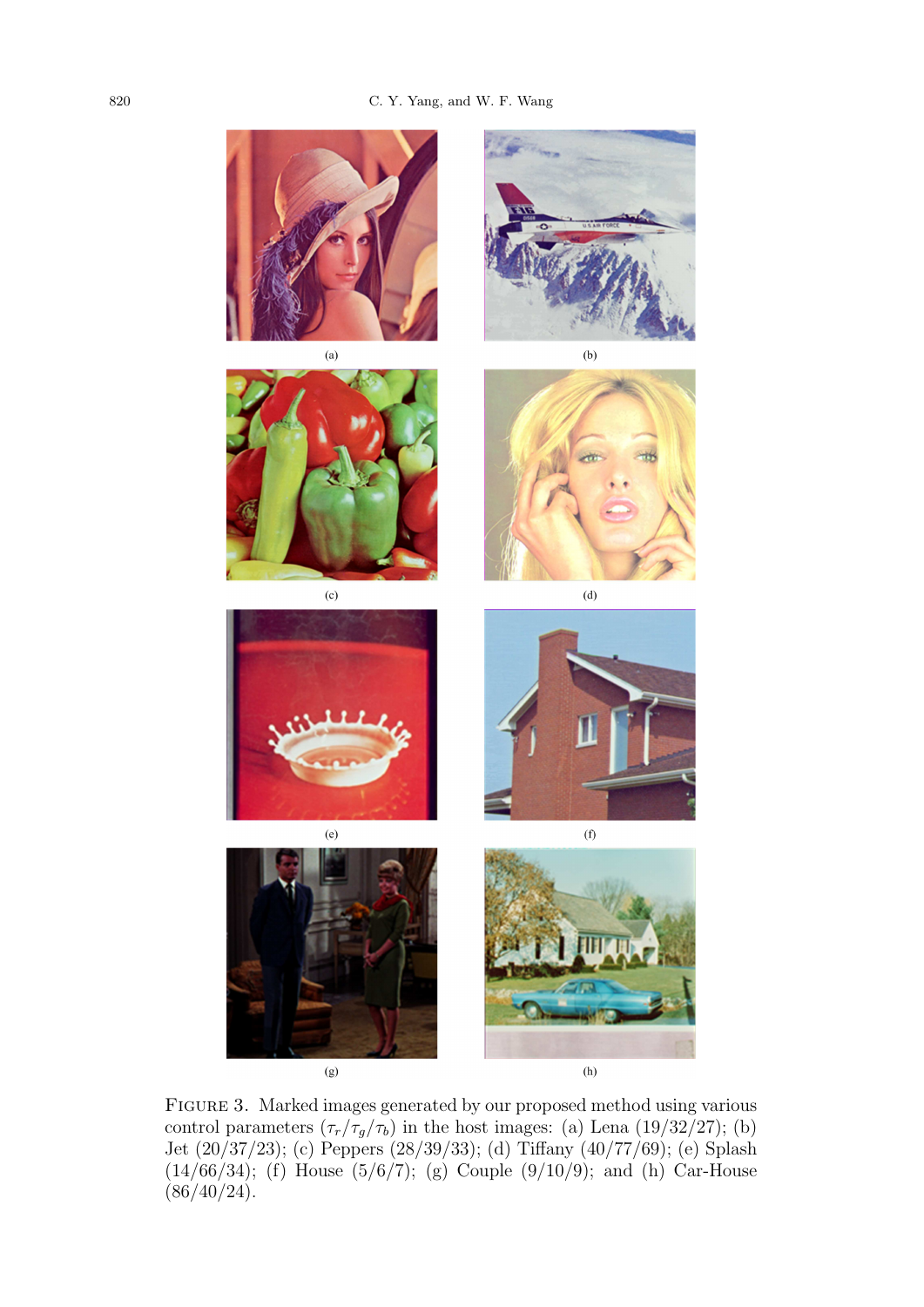|             |               |                               |               | Method                  |                                                                                  |
|-------------|---------------|-------------------------------|---------------|-------------------------|----------------------------------------------------------------------------------|
| Images      | Ref. [12]     | $Ref.\overline{[13]^+}$       | Ref. [14]     | $Ref.[15]$ <sup>†</sup> | $Our method*$                                                                    |
| Lena        |               | 45.32/171,20045.12/30,987     |               |                         | 42.26/145,78737.58/203,04341.58/196,608                                          |
| Baboon      | 46.44/160,300 |                               |               |                         | 38.44/144,91637.72/203,04333.29/196,608                                          |
| Jet         | 44.90/199,500 |                               |               |                         | 42.60/145,64837.87/203,04343.73/196,608                                          |
| Peppers     |               |                               |               |                         | $46.20/181,30044.45/\sim 31 \text{kb}$ $42.28/145,99537.73/203,04339.43/196,608$ |
| $Car-House$ | 47.61/110,870 |                               | 41.41/145,374 |                         | 41.34/196,608                                                                    |
| Splash      | 45.24/145,900 |                               | 42.86/146,732 |                         | 44.86/196,608                                                                    |
| Sailboat    |               | 46.61/166,78040.66/143,278    |               | 47.41/196,608           |                                                                                  |
| Tiff any    |               | $42.12/165,72043.87/\sim31kb$ |               |                         | 40.57/196,608                                                                    |
| House       |               | $45.48/175,44045.12/\sim31kb$ |               |                         | 49.17/196,608                                                                    |
| Average     |               |                               |               |                         | $45.55/164,11244.64/\sim 31 \text{kb}$ $41.50/145,39037.73/203,04343.80/196,608$ |

Table 2. PSNR and payload comparison between our proposed method and other existing methods.

<sup>+</sup> The method uses the Laplacian or fuzzy edge detector without using a random number generator.

† Secret bits are only embedded in the R-plane of a color image.

 $*$  The block size is  $2 \times 2$ .

the average PSNR of our method is still larger than that of Mandal and Das's technique [14]. The average PSNR for our proposed method is slightly less than that of Yang's scheme [12] and Ioannidou et al.'s approach [13]; however, the hiding capacity provided by our method is approximately six times larger than that provided by Ioannidou et al.'s approach [13]. In addition, the average PSNR for our proposed method is approximately 6 dB larger than that of Abduallah et al.'s algorithm [15] with a competitive payload size.

To demonstrate that our proposed steganographic method shares a certain degree of robustness performance, the marked images were tested by various attacks. Extracted watermarks and their bit correct ratio (BCR) are shown in Table 3. The size of an input watermark is  $443 \times 443$ . The tested marked image is generated by using our proposed method with  $\tau_r = 19$ ,  $\tau_q = 32$ , and  $\tau_b = 27$ , and  $\lambda = 1$  on the Lena image.

The BCR is defined by

$$
BCR = \left(\frac{\sum_{i=0}^{ab-1} \overline{w_i \oplus \widetilde{w_i}}}{a \times b}\right) \times 100\%
$$
\n(2)

where  $w_i$  and  $\widetilde{w}_i$  represent the values of the original and extracted watermarks, respectively; furthermore, the size of the watermark is  $a \times b$ . The BCR for an extracted watermark is 100% if the marked image is not manipulated.

Table 3 shows that most extracted watermarks were recognized. Note that the BCR of the survived watermark extracted from a marked image, which had undergone inversion attack, was only 7.51%, and it was still recognizable. In addition, the extracted watermarks were recognized when the marked images were compressed by JPEG2000/JPEG with a compression ratio (CR) of approximately ten and four, respectively. Similar performance can be found in the marked images manipulated by color quantization, pixel truncation, winding, and zigzagging. Moreover, the survived watermarks were identified after the marked images had undergone uniform and Gaussian-noise addition attacks.

4. Conclusion. In this paper, we proposed a straightforward color image steganography approach. Using a progressive pixel-alignment strategy with the two average values of the given block, we showed that data bits can be effectively embedded in a host image with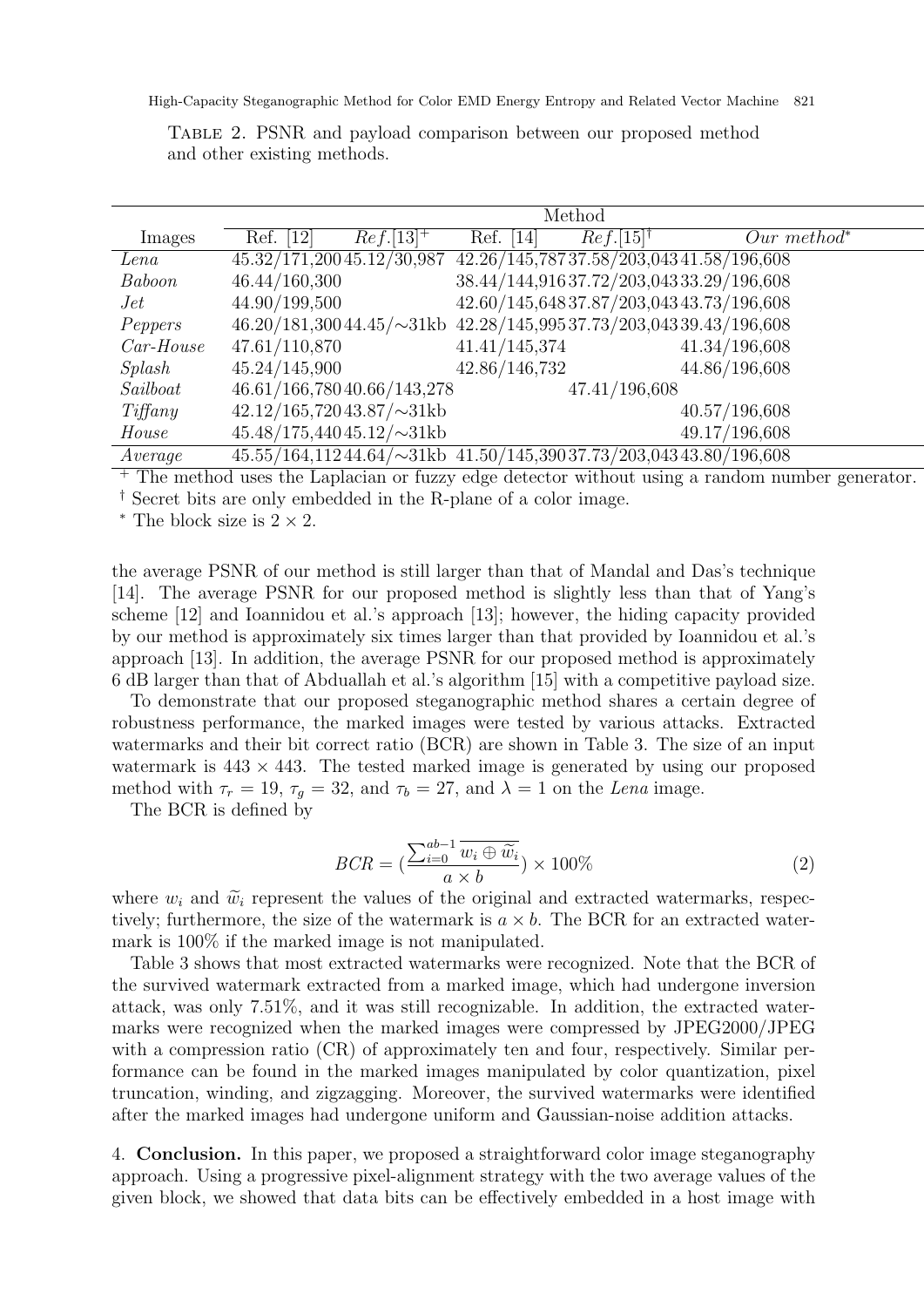| Attacks                                               | Survived wa-<br>termarks                | Attacks                                            | Survived wa-<br>termarks |
|-------------------------------------------------------|-----------------------------------------|----------------------------------------------------|--------------------------|
| Null Attack<br>$BCR = 100%$                           | <b>CSIE</b><br><b>NPU</b><br><b>ACC</b> | <b>JPEG2000</b><br>$(CR = 9.97)$<br>BCR=50.83%     |                          |
| Color quanti-<br>zation<br>$(8$ -color)<br>BCR=35.68% |                                         | <b>JPEG</b><br>$(QF=90)$<br>BCR=51.71%             |                          |
| Edge Sharpen-<br>ing<br>BCR=97.57%                    | <b>CSIE</b><br><b>NPU</b>               | Truncation <sup>®</sup><br>BCR=35.88%              |                          |
| Equalization<br>BCR=90.99%                            | <b>CSIE</b><br><b>NPU</b>               | Uniform<br>noise $(6%)$<br><b>BCR</b><br>$=60.45%$ |                          |
| Gaussian noise<br>(3%)<br>$BCR = 59.01\%$             |                                         | Winding<br><b>BCR</b><br>$=60.69\%$                |                          |
| Inversion<br>$BCR = 7.51%$                            | CSIE<br>NDI                             | Zigzagging<br><b>BCR</b><br>$=66.38\%$             |                          |

Table 3. The survived watermarks extracted from the marked images that have undergone various manipulations.

\* The last five bits of the stego-pixels were purposely truncated.

no apparent color distortion. Simulations confirmed that the visual quality introduced by our proposed method was quite good and that the payload for our proposed method was better than most existing techniques. In addition, our proposed method shares a certain degree of robustness. The marked images generated by our method were tolerant of manipulations such as color quantization, equalization, edge sharpening, inversion, JPEG, JPEG2000, noise additions, pixel truncation, winding, and zigzagging. Most conventional steganographic approaches rarely possess this level of robustness performance.

## REFERENCES

- [1] I. J. Cox, M. L. Miller, J. A. Bloom, J. Fridrich, and T. Kalker, "Digital Watermarking and Steganography," 2nd Ed., Morgan Kaufmann., MA, 2008.
- [2] A. Cheddad, J. Condell, K. Curran, and P. M. Kevitt, "Digital image steganography: survey and analysis of current methods," Signal Processing, vol. 90, pp. 727-752, 2010.
- [3] A. Phadikar, Data Hiding Techniques and Applications Specific Designs, LAP LAMBERT Academic Publishing, Saarbrucken, Germany, 2012.
- [4] E. Eielinska, W. Mazurczyk, and K. Szczypiorski, "Trends in steganography," Communications of the ACM, vol. 57, pp. 86-95, 2014.